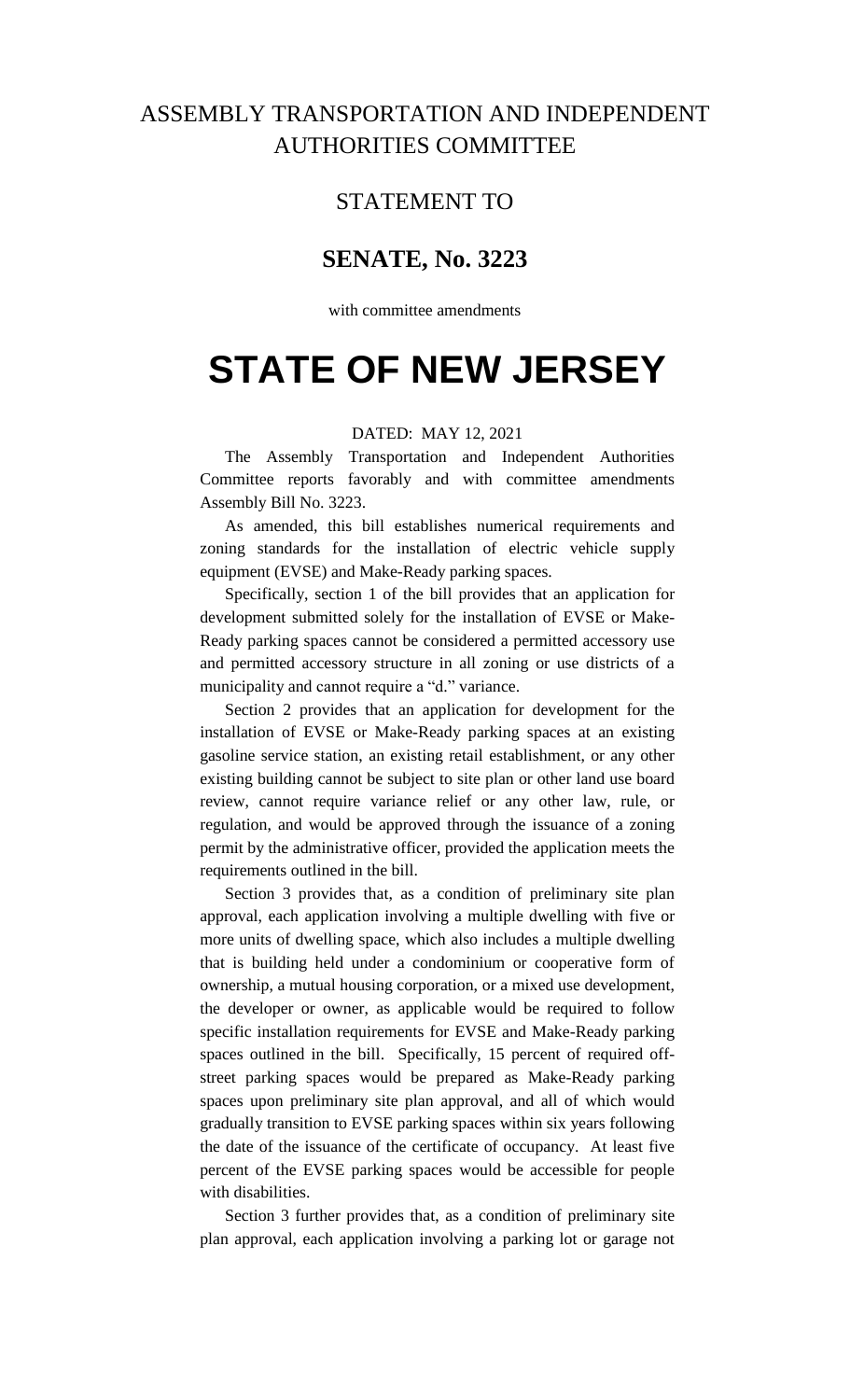covered above would be subject to install progressively more Make-Ready parking spaces dependent upon the total number of off-street parking spaces. The bill provides parking lots and garages with 100 or more parking spaces with specific accessible parking space requirements for people with disabilities.

Section 3 also provides that a retailer that provides 25 or fewer offstreet parking spaces or the developer or owner of a single-family home is not required to provide or install any electric vehicle supply equipment or Make-Ready parking spaces.

Finally, section 3 includes provisions allowing for the installation of EVSE parking spaces in lieu of Make-Ready parking spaces; allowing for the Commissioner of Community Affairs to update accessible parking space requirements for people with disabilities as specified in the bill; requiring the Site Improvement Advisory Board and the "State Uniform Construction Code" to be consistent with the model land use ordinance established pursuant to section 4 of the bill; providing guidance on the counting of certain parking spaces; and other provisions.

Section 4 of the bill requires the commissioner, within 30 days of the bill's enactment, to publish a model land use ordinance to address installation, sightline, and setback requirements and other health- and safety-related specifications for electric vehicle supply equipment and Make-Ready parking spaces. The model land use ordinance would not require the rulemaking process pursuant to the "Administrative Procedure Act." The ordinance is also required to include the land use and EVSE and Make-Ready parking spaces provisions in sections 1 through 3 of the bill. The commissioner may periodically update the ordinance through the "Administrative Procedure Act" process. The model land use ordinance would be effective in all municipalities, however, by ordinance, a municipality may deviate from the model land use ordinance through adoption of reasonable standards to address installation, sightline, and setback requirements or other health- and safety-related specifications for electric vehicle supply equipment and Make-Ready parking spaces. A municipality may encourage, but cannot require, more EVSE or Make-Ready parking spaces than the requirements published in the model land use ordinance.

Sections 5 and 6 of the bill amend the "Municipal Land Use Law" to define "EVSE" and "Make-Ready." Section 7 of the bill implements the provisions of the bill immediately upon enactment.

As amended and reported, this bill is identical to the Assembly Committee Substitute for Assembly Bill Nos. 2108 and 5032, as also amended and reported by the committee on this date.

COMMITTEE AMENDMENTS:

The committee amendments: